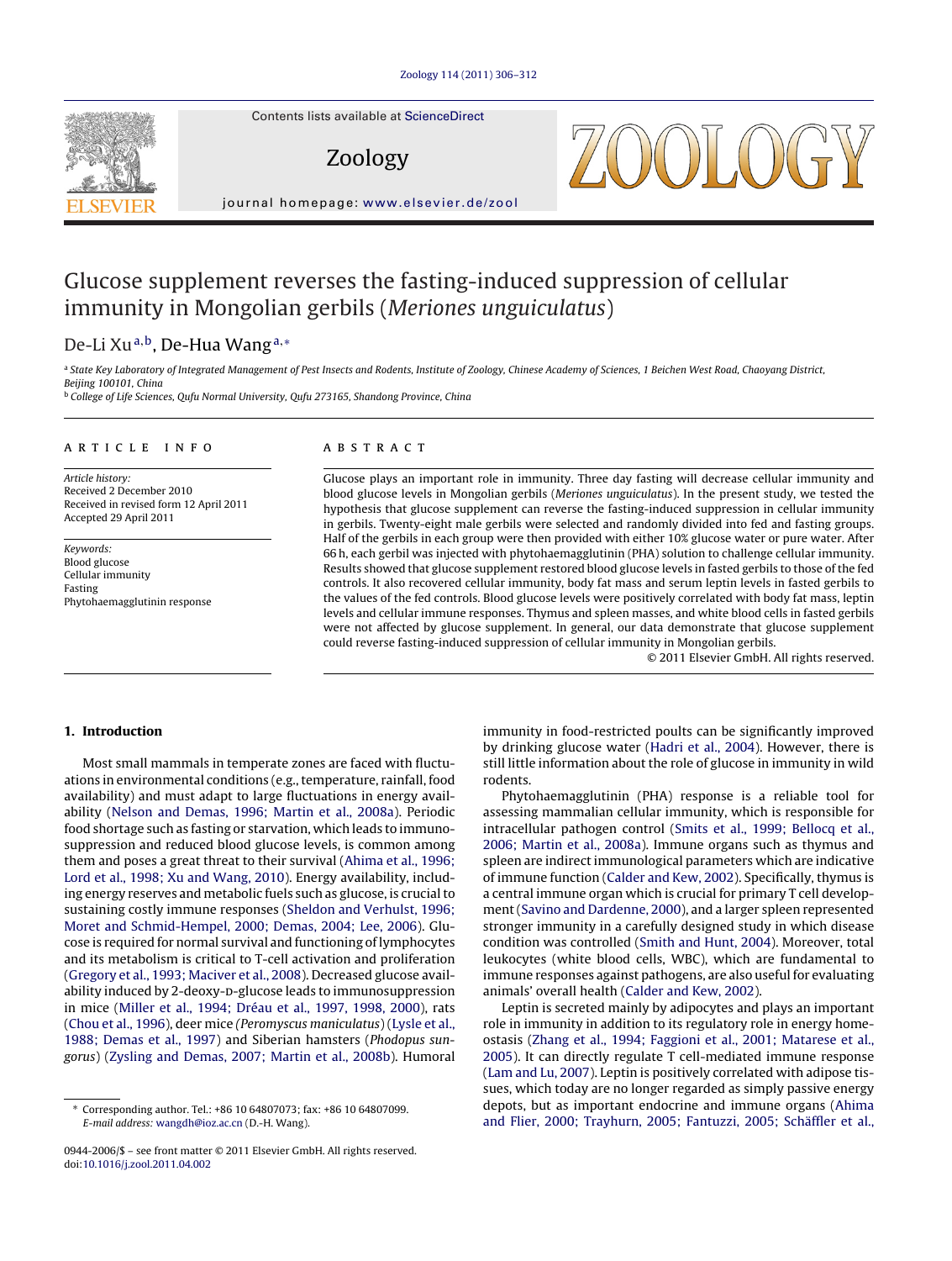[2007\).](#page-5-0) Reductions in total body fat decrease humoral immunity in Siberian hamsters and prairie voles (Microtus ochrogaster) [\(Demas](#page-5-0) et [al.,](#page-5-0) [2003\).](#page-5-0)

Mongolian gerbils (Meriones unguiculatus) are small, seasonally breeding, non-hibernating, granivorous rodents living in the desert and semi-arid regions of Mongolia and Northern China ([Walker,](#page-6-0) [1968\).](#page-6-0) Our previous work has shown that a 3-day fasting period leads to suppressed cellular immunity and lower blood glucose levels in fasted gerbils compared with the fed controls [\(Xu](#page-6-0) [and](#page-6-0) [Wang,](#page-6-0) [2010\).](#page-6-0) The mechanism of immunosuppression still remains unclear. In the present study, we tested the hypothesis that blood glucose plays an important role in immunity in gerbils. We predicted that glucose supplement would restore suppressed cellular immunity to the level of the fed control.

## **2. Materials and methods**

## 2.1. Subjects and experimental design

All animal procedures were performed in accordance with guidelines of the Animal Care and Use Committee of the Institute of Zoology, Chinese Academy of Sciences. Male gerbils used in this study were the offspring of gerbils in our laboratory colony. Before the experiment, the males were housed individually in plastic cages (30 cm  $\times$  15 cm  $\times$  20 cm) with sawdust as bedding under a constant photoperiod of a 16 h:8 h light–dark cycle and a temperature of 23 ± 1 °C. Standard rat chow (Beijing KeAo Feed Co., Beijing, China) and water were provided ad libitum. After body mass stabilized, 28 males (aged 10–11 months, weighing 56.1–70.8 g) were selected and randomly divided into fed and fasting groups. Half of the gerbils in each group were provided with either pure water or 10% glucose water. Thus, there were four groups ( $n = 7$  in each group): fed/water group, fed/glucose group, fasting/water group and fasting/glucose group. The fasting period was three days and 10% glucose water was provided ad libitum to the glucose groups during the entire course of the experiment. The initial day of the treatment was designated as day 0; day 2 and day 3 represented fasting for two and three days, respectively.

#### 2.2. Cellular immunity assay

Cellular immune response was measured as described previously [\(Bellocq](#page-5-0) et [al.,](#page-5-0) [2006;](#page-5-0) [Xu](#page-5-0) [and](#page-5-0) [Wang,](#page-5-0) [2010\).](#page-5-0) According to our preliminary experiment, the maximum PHA response occurs 6 h after PHA injection in male gerbils. Thus, after 66 h treatment, we measured footpad thickness of the left hindfoot of all gerbils with a micrometer (Tesa Shop-Cal; TESA SA, Renens, Switzerland) to  $\pm$  0.01 mm. Immediately thereafter, 0.1 mg of PHA (Sigma L-8754; Sigma–Aldrich) dissolved in 0.03 ml of sterile phosphate buffered saline (PBS, pH 7.4) were subcutaneously injected in the middle of the footpad. 6 h after injection, we measured footpad thickness again. The PHA response (i.e., cellular immunity) was calculated as the difference between pre- and postinjection measurements divided by initial footpad thickness (PHA response = (post PHA − pre PHA)/pre PHA). Six measures of footpad thickness were taken to obtain an average value for each gerbil ([Bellocq](#page-5-0) et [al.,](#page-5-0) [2006;](#page-5-0) [Xu](#page-5-0) [and](#page-5-0) [Wang,](#page-5-0) [2010\).](#page-5-0)

#### 2.3. White blood cell measurement

At the end of the experiment, each gerbil was euthanized by  $CO<sub>2</sub>$ asphyxiation and trunk blood was collected around 3:00 pm (lights on at 04:00 h, and lights off at 20:00 h) for the measurement of WBC, blood glucose, and serum leptin to reduce the effect of the circadian rhythm on these parameters. 20  $\mu$ l whole blood was diluted immediately in 0.38 ml solution containing 1.5% glacial acetic acid, and 1% crystal violet (Sigma–Aldrich, St. Louis, MO, USA). The leukocytes were counted in an improved Neubauer chamber using a microscope. The total number of WBC was determined by counting all leucocytes in the four large corner squares of the Neubauer chamber and multiplying the raw data by  $5 \times 10^7$  to obtain the final values ( $10^9$  cells/l) ([Yang,](#page-6-0) [2004\).](#page-6-0) The rest of the blood sample was allowed to clot for an hour on ice, and then it was centrifuged at 4000 rpm at 4 ◦C for 30 min. The serum was collected and then stored at  $-80$  °C for the leptin assay.

#### 2.4. Blood glucose measurement

20 µl whole blood was obtained immediately after euthanization. Blood glucose levels were measured with the FreeStyle Mini blood glucose meter (Abbott Diabetes Care Inc., Alameda, CA, USA) according to the manufacturer's instructions. The range of blood glucose tested was 1.1–27.8 mmol/l. Within-lot and within-vial precision of this test are <5.6% and <4.1%, respectively ([Rivers](#page-6-0) et [al.,](#page-6-0) [2006\).](#page-6-0)

#### 2.5. Serum leptin assay

Serum leptin concentrations were determined by radioimmunoassay (RIA) with a <sup>125</sup>I multi-species kit (Cat. No. XL-85K; Linco Research Inc., St. Charles, MO, USA). The lowest level of leptin that can be detected by this assay is 1.0 ng/ml when using a  $100 \mu$ l sample (see manufacturer's instructions) ([Zhao](#page-6-0) [and](#page-6-0) [Wang,](#page-6-0) [2006\).](#page-6-0) Inter- and intra-assay variability for leptin RIA were <8.7% and <3.6%, respectively.

#### 2.6. Body and organ composition

Organs were measured as described in [Zhang](#page-6-0) [and](#page-6-0) [Wang](#page-6-0) [\(2007\).](#page-6-0) In brief, after interscapular brown adipose tissue was removed, the visceral organs including heart, thymus, lungs, liver, spleen, kidneys, paired adrenal glands, epididymis, testes, seminal vesicle and the digestive organs with contents (i.e., stomach, small intestine, caecum, and colon) were dissected and weighed  $(\pm 1$  mg). The stomach, small intestine, caecum, and colon were rinsed with saline to eliminate all the gut contents before being dried and weighed. The remaining carcass and all the organs were dried in an oven at 60 ◦C to constant mass, and then weighed again to obtain the dry mass. Water mass of the carcass was calculated as the difference between the wet and dry carcass mass. Total body fat was extracted from the dried carcass by petroleum ether extraction in a Soxhlet apparatus [\(Li](#page-5-0) [and](#page-5-0) [Wang,](#page-5-0) [2005\),](#page-5-0) and body fat content was calculated as total body fat mass divided by wet carcass mass ([Xu](#page-6-0) [and](#page-6-0) [Wang,](#page-6-0) [2010\).](#page-6-0)

#### 2.7. Statistical analyses

Data were analyzed using SPSS 13.0 software (SPSS Inc., Chicago, IL, USA). Prior to all statistical analyses, data were examined for normality and homogeneity of variance, using Kolmogorov–Smirnov and Levene tests, respectively. All the ratios including PHA response, water and body fat content were subjected to arcsine transformation. The differences in body mass among the four groups on day 0 were analyzed by a one-way analysis of variance (ANOVA), while the differences of bodymass among the four groups on day 1, day 2 and day 3 were analyzed by a two-way ANOVA (fast $ing \times$  glucose supplement) followed by Bonferroni post hoc tests. Group differences in wet organ mass, with body mass as the covariate, and in dry organ mass, with dry carcass mass as the covariate, were analyzed by a two-way analysis of covariance (ANCOVA), followed by Bonferroni post hoc tests. Group differences in other parameters (body composition, PHA response, WBC, blood glucose and leptin levels) were analyzed by a two-way ANOVA followed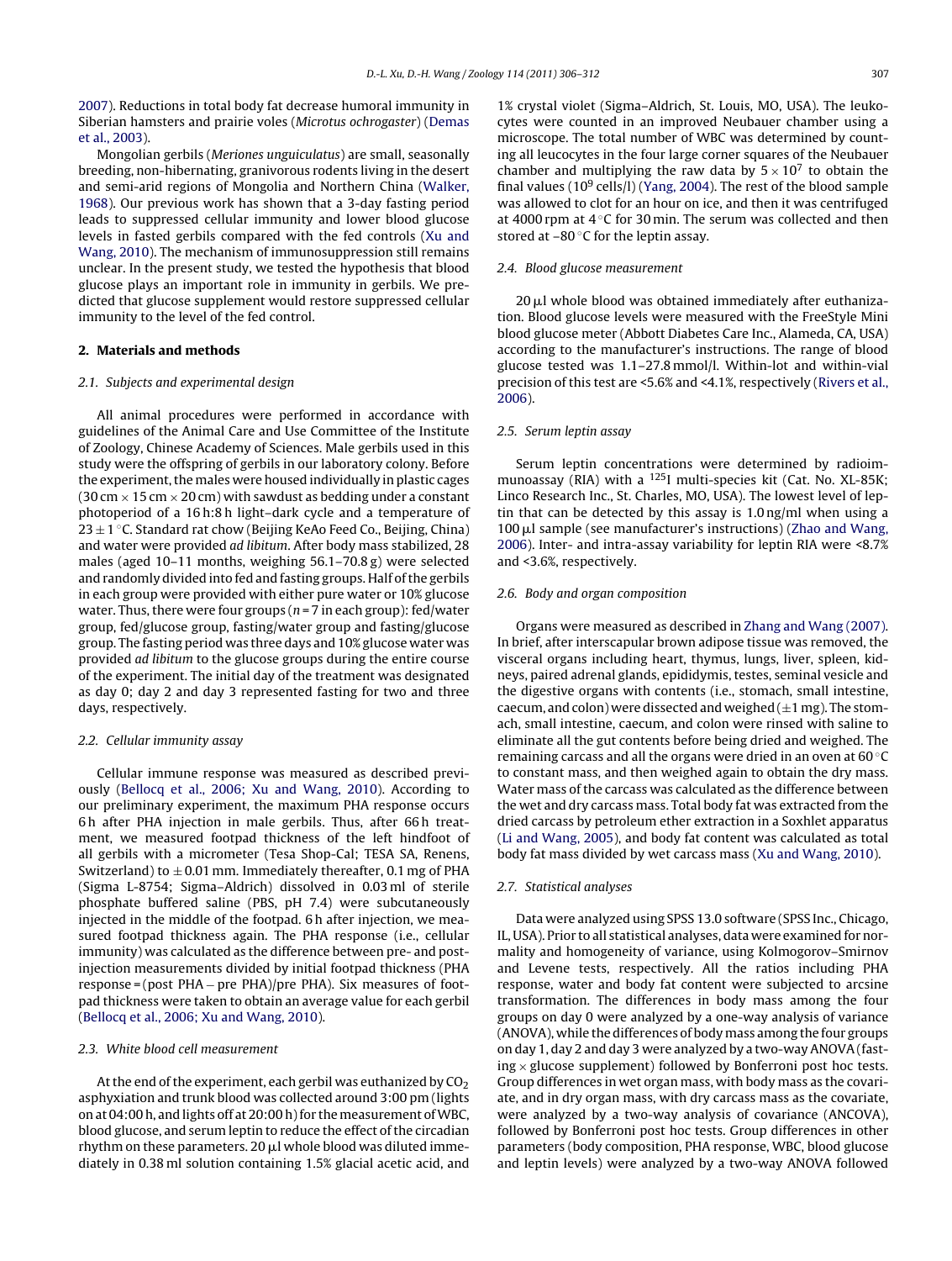

**Fig. 1.** Effects of fasting and glucose supplement on body mass in Mongolian gerbils. Values are means  $\pm$  SE (n = 7).

by Bonferroni post hoc tests. Significant group differences were further evaluated by a general linear model multivariate analysis followed by Bonferroni post hoc tests. Pearson's correlation analysis was performed to determine the correlations of blood glucose with body fat mass, PHAresponse and leptin levels. The correlations of the PHA response with body fat mass and leptin levels were also calculated. Results were presented as mean  $\pm$  SE, and P < 0.05 was considered to be statistically significant.

#### **3. Results**

#### 3.1. Body mass

On day 0, body mass did not differ significantly between the fed/water, fed/glucose, fasting/water and fasting/glucose groups  $(F_{3,24} = 0.11, P > 0.05;$  Fig. 1). Body mass of the fasting gerbils decreased significantly compared with the fed gerbils on day 1  $(F_{1,24} = 8.33, P < 0.01)$ , day 2  $(F_{1,24} = 23.39, P < 0.001)$ , and day 3  $(F_{1,24} = 32.81, P < 0.001)$ . Compared with body mass on day 0 (fasting/water group:  $66.4 \pm 2.3$  g; fasting/glucose group:  $64.9 \pm 2.2$  g), gerbils in the fasting/water group lost 7.1 g, 11.8 g, and 14.5 g, while gerbils in the fasting/glucose group lost 2.6 g, 5.2 g, and 8.0 g after fasting for 1, 2, and 3 days, respectively.

#### 3.2. Cellular immunity

The PHA response was significantly reduced by fasting  $(F<sub>1.24</sub> = 11.86, P < 0.01)$  as compared with the fed gerbils, while it was not influenced by glucose supplement  $(F_{1,24} = 2.36, P > 0.05)$ and the interaction of fasting  $\times$  glucose supplement ( $F_{1,24}$  = 0.52,  $P > 0.05$ ; Fig. 2A). Further analysis showed that gerbils in the fasting/water group had a significantly lower PHA response than the fed gerbils; however, it did not differ between the fasting/glucose and the fed groups (Fig. 2A). The PHA response was positively correlated with blood glucose levels ( $r = 0.525$ ,  $P < 0.01$ ; Fig. 2B) and body fat mass ( $r = 0.513$ ,  $P < 0.01$ ; Fig. 2C).

## 3.3. White blood cells

Fasting ( $F_{1,24}$  = 1.035, P > 0.05), glucose supplement ( $F_{1,24}$  = 3.51,  $P > 0.05$ ) and the interaction of fasting  $\times$  glucose supplement  $(F_{1,24} = 1.515, P > 0.05)$  had no significant effects on WBC (Fig. 3).

# 3.4. Blood glucose levels

Glucose supplement kept blood glucose levels in the fasting/glucose group at those of the fed control groups ( $F_{1,24}$  = 5.33,  $P < 0.05$ ), whereas blood glucose levels in the fasting/water group



**Fig. 2.** Effects of fasting and glucose supplement on (A) PHA response, and the correlation of PHA response with (B) blood glucose levels and (C) body fat mass in Mongolian gerbils. Values are means  $\pm$  SE (n = 7). Different letters (a or b) above bars indicate significant differences (P < 0.05).

were significantly lower than those in the fed control groups [\(Fig.](#page-3-0) 4). Blood glucose levels were affected significantly by fasting  $(F<sub>1,24</sub> = 17.65, P < 0.001)$  and by the interaction of fasting  $\times$  glucose supplement ( $F_{1,24}$  = 7.51,  $P$  < 0.05).



**Fig. 3.** Effects of fasting and glucose supplement on white blood cells in Mongolian gerbils. Values are means  $\pm$  SE (n = 7). Different letters (a or b) above bars indicate significant differences (P < 0.05).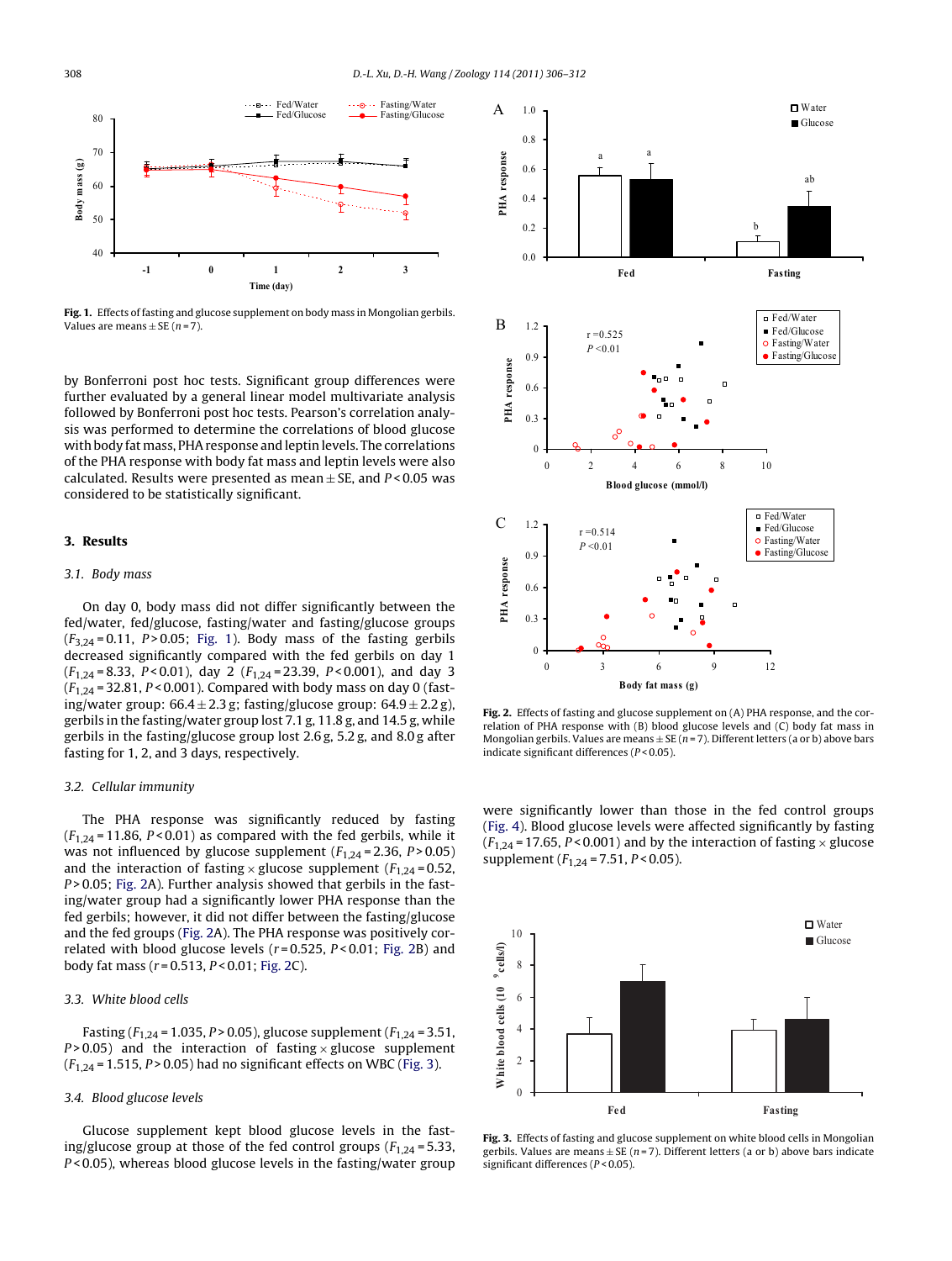<span id="page-3-0"></span>

**Fig. 4.** Effects of fasting and glucose supplement on blood glucose levels in Mongolian gerbils. Values are means  $+$  SE (n = 7).

#### 3.5. Serum leptin levels

Serum leptin levels were decreased significantly by fasting  $(F<sub>1,24</sub> = 10.132, P < 0.01$ ; Fig. 5A), whereas they were not affected by glucose supplement ( $F_{1,24}$  = 0.793,  $P > 0.05$ ) and the interaction of fasting  $\times$  glucose supplement ( $F_{1,24}$  = 2.530, P > 0.05). Serum leptin levels were positively correlated with blood glucose levels  $(r = 0.493, P < 0.01$ ; Fig. 5B) and PHA response  $(r = 0.539, P < 0.01$ ; Fig. 5C).



**Fig. 5.** Effects of fasting and glucose supplement on (A) serum leptin level, and the correlation of serum leptin with (B) blood glucose levels and (C) PHA response in Mongolian gerbils. Values are means  $\pm$  SE (n = 7). Different letters (a or b) above bars indicate significant differences (P < 0.05).



**Fig. 6.** Effects of fasting and glucose supplement on (A) dry spleen mass,(B) body fat mass and (C) the correlation of body fat mass with blood glucose levels in Mongolian gerbils. Values are means  $\pm$  SE (n = 7). Different letters (a or b) above bars indicate significant differences (P < 0.05).

#### 3.6. Body and organ composition

Fasted gerbils had lower body fat mass  $(F_{1,24} = 12.21, P < 0.01)$ and lower wet and dry spleen mass (wet mass:  $F_{1,23} = 6.17$ ,  $P < 0.05$ ; dry mass:  $F_{1,23}$  = 12.54,  $P < 0.01$ ) than the fed gerbils (Fig. 6A and B), while fasting had no significant effect on wet and dry thymus mass (wet mass:  $F_{1,23} = 1.05$ ,  $P > 0.05$ ; dry mass:  $F_{1,23} = 2.41$ ,  $P > 0.05$ ). Body fat mass in the fasting/glucose group was 56.4% higher than in the fasting/water group, though glucose supplement had no significant effect on body fat mass  $(F_{1,24} = 1.20, P > 0.05;$  [Table](#page-4-0) 1). Body fat mass was positively correlated with blood glucose levels ( $r = 0.584$ , P<0.01; Fig. 6C). Glucose supplement had no significant effect on wet and dry thymus mass (wet mass:  $F_{1,23}$  = 3.48,  $P > 0.05$ ; dry mass:  $F_{1,23}$  = 3.38, P > 0.05), nor on wet and dry spleen mass (wet mass:  $F_{1,23} = 2.64$ ,  $P > 0.05$ ; dry mass:  $F_{1,23} = 0.11$ ,  $P > 0.05$ ; [Tables](#page-4-0) 2 and 3). Fasting decreased wet colon mass and dry kidney mass, while glucose supplement increased wet and dry small intestine mass, and total dry alimentary tract mass (see [Tables](#page-4-0) 2 and 3).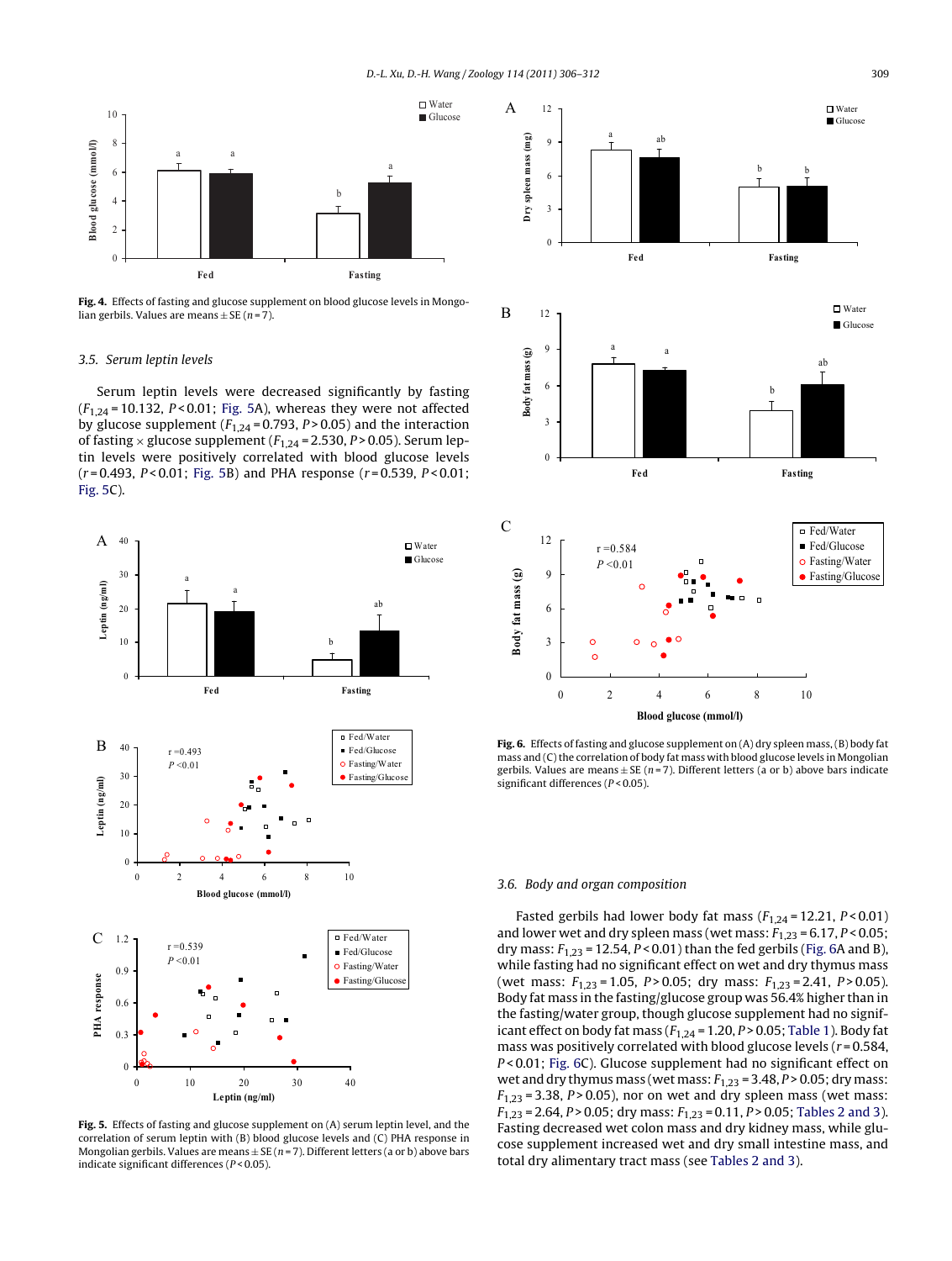#### <span id="page-4-0"></span>**Table 1**

Effects of fasting and glucose supplement on body composition in Mongolian gerbils. Values are means  $\pm$  SE (n = 7). Values for a specific parameter that have different superscripts are significantly different at P < 0.05, determined by two-way ANOVA and Bonferroni post hoc tests.

|                                                       | Fed/water                 | Fed/glucose                | Fasting/water        | Fasting/glucose            | F       | G  | $F \times G$ |
|-------------------------------------------------------|---------------------------|----------------------------|----------------------|----------------------------|---------|----|--------------|
| Body mass on day $3(g)$                               | $66.0 \pm 2.0^{\text{a}}$ | $66.0 + 2.0a$              | $51.9 + 2.0^b$       | $56.8 + 2.0^b$             | < 0.001 | ns | ns           |
| Wet carcass mass $(g)$                                | $50.5 + 1.5^{\circ}$      | $51.1 + 1.5^{\circ}$       | $40.9 + 1.5^{b}$     | $45.3 + 1.5$ <sup>ab</sup> | < 0.001 | ns | ns           |
| Dry carcass mass $(g)$                                | $20.0 + 1.0a$             | $19.4 + 1.0a$              | $14.4 + 1.0^{\rm b}$ | $17.3 + 1.0$ <sup>ab</sup> | < 0.01  | ns | ns           |
| Body water mass $(g)$                                 | $30.5 \pm 1.0^a$          | $31.8 + 1.0a$              | $26.5 + 1.0^{b}$     | $28.1 + 1.0^{ab}$          | < 0.01  | ns | ns           |
| Water content (water mass/wet carcass mass) (%)       | $60.5 \pm 1.4$            | $62.0 \pm 1.4$             | $65.1 + 1.4$         | $62.1 \pm 1.4$             | ns      | ns | ns           |
| Fat-free dry carcass $(g)$                            | $12.2 \pm 0.3^{\text{a}}$ | $12.1 + 0.3a$              | $10.4 + 0.3b$        | $11.2 + 0.3$ <sup>ab</sup> | < 0.01  | ns | ns           |
| Body fat mass $(g)$                                   | $7.8 \pm 0.7^{\rm a}$     | $7.2 + 0.7a$               | $3.9 + 0.7b$         | $6.1 + 0.7$ <sup>ab</sup>  | < 0.01  | ns | ns           |
| Body fat content (body fat mass/wet carcass mass) (%) | $15.4 \pm 1.4^{\text{a}}$ | $14.2 + 1.4$ <sup>ab</sup> | $9.3 + 1.4^b$        | $13.0 + 1.4$ <sup>ab</sup> | < 0.05  | ns | ns           |

F, fasting; G, glucose supplement;  $F \times G$ , interaction of fasting  $\times$  glucose supplement; ns, not significant.

#### **Table 2**

Effects of fasting and glucose supplement on mean wet organ masses in Mongolian gerbils. Values are means  $\pm$  SE (n = 7). Values for a specific parameter that have different superscripts are significantly different at P < 0.05, determined by a two-way ANCOVA with body mass as the covariate and Bonferroni post hoc tests.

|                                   | Fed/water          | Fed/glucose          | Fasting/water     | Fasting/glucose      | F      | G      | $F \times G$ |
|-----------------------------------|--------------------|----------------------|-------------------|----------------------|--------|--------|--------------|
| IBAT(mg)                          | $141 \pm 17$       | $148 \pm 17$         | $141 \pm 20$      | $172 \pm 16$         | ns     | ns     | ns           |
| Heart $(mg)$                      | $231 \pm 9$        | $249 \pm 9$          | $257 \pm 10$      | $251 \pm 8$          | ns     | ns     | ns           |
| Thymus (mg)                       | $21 \pm 4$         | $26 \pm 4$           | $13 \pm 5$        | $22 \pm 4$           | ns     | ns     | ns           |
| Lung(mg)                          | $319 \pm 27$       | $353 \pm 27$         | $341 \pm 30$      | $366 \pm 24$         | ns.    | ns     | ns           |
| Liver $(mg)$                      | $1947 \pm 108$     | $1856 \pm 107$       | $1988 \pm 121$    | $2074 \pm 98$        | ns     | ns     | ns           |
| Spleen (mg)                       | $38 \pm 3^{\rm a}$ | $32 \pm 3^{ab}$      | $27 \pm 3^{ab}$   | $25 \pm 3^{\rm b}$   | < 0.05 | ns     | ns           |
| Kidneys (mg)                      | $539 \pm 18$       | $534 \pm 18$         | $541 \pm 21$      | $516 \pm 17$         | ns.    | ns     | ns           |
| Adrenal gland (mg)                | $44 \pm 3$         | $44 \pm 3$           | $38 \pm 3$        | $37 \pm 2$           | ns     | ns     | ns           |
| Stomach with content (mg)         | $1142 \pm 152$     | $1054 \pm 152$       | $852 \pm 171$     | $688 + 139$          | ns     | ns     | ns           |
| Stomach (mg)                      | $344 \pm 15$       | $356 \pm 15$         | $380 \pm 17$      | $348 \pm 14$         | ns.    | ns     | ns           |
| Small intestine with content (mg) | $1892 \pm 138$     | $1850 \pm 138$       | $1566 \pm 155$    | $1509 \pm 125$       | ns     | ns     | ns           |
| Small intestine (mg)              | $364 \pm 51$       | $525 \pm 51$         | $502 \pm 58$      | $557 \pm 47$         | ns     | < 0.05 | ns           |
| Caecum with content (mg)          | $1171 \pm 117$     | $1074 \pm 117$       | $1106 \pm 131$    | $971 \pm 107$        | ns     | ns     | ns           |
| Caecum (mg)                       | $205 \pm 12$       | $225 \pm 12$         | $216 \pm 13$      | $194 \pm 11$         | ns.    | ns     | ns           |
| Colon with content (mg)           | $918 \pm 87$       | $787 + 87$           | $651 \pm 98$      | $575 \pm 79$         | ns.    | ns     | ns           |
| Colon (mg)                        | $314 \pm 17^{ab}$  | $349 \pm 17^{\rm a}$ | $277 \pm 19^{ab}$ | $274 \pm 15^{\rm b}$ | < 0.05 | ns     | ns           |
| Total alimentary tract (mg)       | $1227 \pm 71$      | $1455 \pm 71$        | $1375 \pm 79$     | $1373 \pm 64$        | ns.    | ns     | ns           |
| Epididymis (mg)                   | $126 \pm 19$       | $135 \pm 19$         | $206 \pm 21$      | $140 \pm 17$         | ns.    | ns     | < 0.05       |
| Testes (mg)                       | $696 \pm 55$       | $677 \pm 55$         | $891 \pm 62$      | $728 \pm 50$         | ns     | ns     | ns           |
| Seminal vesicle (mg)              | $122 \pm 53$       | $155 \pm 53$         | $234 \pm 60$      | $85 \pm 48$          | ns     | ns     | ns           |

F, fasting; G, glucose supplement;  $F \times G$ , interaction of fasting  $\times$  glucose supplement; ns, not significant.

#### **Table 3**

Effects of fasting and glucose supplement on mean dry organ masses in Mongolian gerbils. Values are means  $\pm$  SE ( $n = 7$ ). Values for a specific parameter that have different superscripts are significantly different at  $P < 0.05$ , determined by a two-way ANCOVA with dry carcass as the covariate and Bonferroni post hoc tests.

|                             | Fed/water              | Fed/glucose      | Fasting/water     | Fasting/glucose     | F      | G      | $F \times G$ |
|-----------------------------|------------------------|------------------|-------------------|---------------------|--------|--------|--------------|
| Heart $(mg)$                | $58 \pm 3$             | $62 \pm 3$       | $58 \pm 3$        | $55 \pm 2$          | ns     | ns.    | ns           |
| Thymus $(mg)$               | $4 \pm 1$              | $5 \pm 1$        | $2 \pm 1$         | $4 \pm 1$           | ns     | ns.    | ns           |
| Lung(mg)                    | $91 \pm 8$             | $98 \pm 8$       | $80 \pm 9$        | $89 \pm 7$          | ns     | ns.    | ns           |
| Liver $(mg)$                | $541 \pm 40$           | $552 \pm 39$     | $623 \pm 45$      | $529 \pm 37$        | ns     | ns.    | ns           |
| Spleen (mg)                 | $8 \pm 1$ <sup>a</sup> | $8 \pm 1^{ab}$   | $5 \pm 1^{\rm b}$ | $5 \pm 1^{\rm b}$   | < 0.01 | ns.    | ns           |
| Kidneys (mg)                | $138 \pm 5^{\rm a}$    | $134 \pm 5^{ab}$ | $124 \pm 6^{ab}$  | $114 \pm 5^{\rm b}$ | < 0.05 | ns.    | ns           |
| Adrenal gland (mg)          | $15 \pm 2$             | $12 \pm 2$       | $10 \pm 3$        | $10 \pm 2$          | ns     | ns     | ns           |
| Stomach (mg)                | $87 \pm 4$             | $93 \pm 4$       | $88 \pm 4$        | $82 \pm 4$          | ns     | ns     | ns           |
| Small intestine (mg)        | $57 \pm 9$             | $79 \pm 8$       | $72 \pm 10$       | $91 \pm 8$          | ns     | < 0.05 | ns           |
| $Caecum$ (mg)               | $29 \pm 2$             | $35 \pm 2$       | $32 \pm 2$        | $28 \pm 2$          | ns     | ns.    | < 0.05       |
| Colon(mg)                   | $55 \pm 5$             | $66 \pm 4$       | $53 \pm 5$        | $53 \pm 4$          | ns     | ns     | ns           |
| Total alimentary tract (mg) | $229 \pm 13$           | $274 \pm 13$     | $245 \pm 15$      | $254 \pm 12$        | ns     | < 0.05 | ns           |
| Epididymis (mg)             | $27 \pm 4$             | $34 \pm 4$       | $38 \pm 4$        | $25 \pm 4$          | ns     | ns     | < 0.05       |
| Testes (mg)                 | $123 \pm 10$           | $121 \pm 9$      | $135 \pm 11$      | $104 \pm 9$         | ns     | ns.    | ns           |
| Seminal vesicle (mg)        | $39 \pm 14$            | $52 \pm 13$      | $44 \pm 15$       | $13 \pm 13$         | ns     | ns     | ns           |

F, fasting; G, glucose supplement;  $F \times G$ , interaction of fasting  $\times$  glucose supplement; ns, not significant.

#### **4. Discussion**

As expected, glucose supplement kept fasting-induced suppressed cellular immunity in the fasting/glucose group at the level of the fed controls, which demonstrated that blood glucose plays an important role in the cellular immune response in Mongolian gerbils. Glucose is an important metabolic fuel and its metabolism provides energy for many biological processes including costly immune responses [\(Demas,](#page-5-0) [2004;](#page-5-0) [Lee,](#page-5-0) [2006;](#page-5-0) [Maciver](#page-5-0) et [al.,](#page-5-0) [2008\).](#page-5-0) Glucose uptake and glycolysis increase during an immune response [\(Matarese](#page-6-0) [and](#page-6-0) [Cava,](#page-6-0) [2004\).](#page-6-0) Gerbils in the fasting/glucose group were no longer short of blood glucose due to the glucose supplement, indicating that they did not lack energy. However, gerbils in the fasting/water group were deficient in blood glucose.

According to the glucostatic theory, glucose itself is the signal that indicates the storage and use of carbohydrates to the brain [\(Seeley](#page-6-0) [andWoods,](#page-6-0) [2003;](#page-6-0) [Levin](#page-6-0) et [al.,](#page-6-0) [2004\).](#page-6-0) In the face of an energy crisis, the fasted gerbils might sense the reduction in circulating glucose levels and divert energy from less critical physiological functions such as immunity to the systems most important for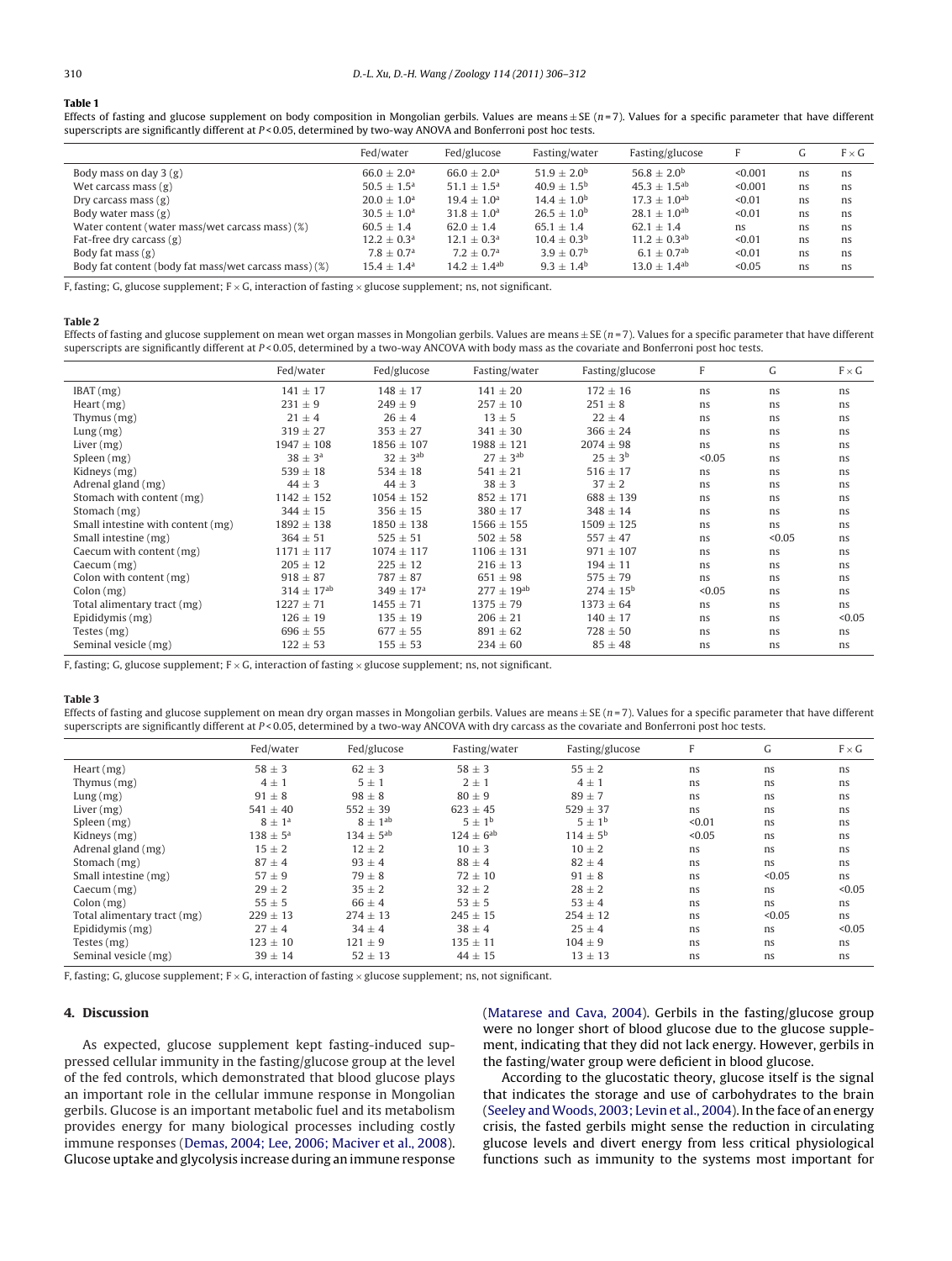<span id="page-5-0"></span>survival such as brain and heart (Lord et al., 1998) so that their cellular immune responses were downregulated. Another possible signal may be insulin that is secreted in response to changes in blood glucose levels. It serves as an important indicator of current energy availability within an animal (Benoit et al., 2004). Fasting also reduces the circulating levels ofinsulin(Ahima et al., 1996), and recent research has shown that insulin is an important peripheral signal linking energy availability and immunity in Siberian hamsters (Phodopus sungorus) (Garcia et al., 2010). Although we did not measure the circulating levels of insulin in the present study, it might act as the endocrine signal of blood glucose availability and might be the actual cue utilized by the immune system to alter its functioning.

The positive correlation between blood glucose levels and cellular immunity suggests the importance of glucose for maintaining optimal immune response. These results also imply that maintaining normal cellular immunity is costly in terms of energy. Glucose supplement failed to restore the immune organs (thymus, spleen) and WBC to the level of the controls, suggesting that other factors besides glucose might also play an important role in immunity (Chandra, 1996; Kaminogawa and Nanno, 2004).

Energy reserves (body fat mass) play an important role in immune homeostasis ([Matarese](#page-6-0) [and](#page-6-0) [Cava,](#page-6-0) [2004;](#page-6-0) [Fantuzzi,](#page-6-0) [2005;](#page-6-0) [Schäffler](#page-6-0) et [al.,](#page-6-0) [2007\).](#page-6-0) Houston et al. (2007) have shown that animals with low energy reserves choose to allocate less energy to immune defense than animals with higher reserves. In the present study, we observed that glucose supplement blunted the decrease of body fat mass in fasted gerbils. Body fat mass was proportional to blood glucose levels and cellular immunity, which indicates that the glucose supplement protected body fat mass against overmobilization and sustained optimal cellular immune responses in fasting gerbils.

Leptin also plays an important role in immunity and is a link between energy reserves and immunity (Ahima et al., 1996; Flier, 1998; Matarese et al., 2005; Lam and Lu, 2007; Steiner and Romanovsky, 2007). Lord et al. (1998) have demonstrated that exogenous leptin administration reverses fasting-induced immunosuppression in fasted mice. Serum leptin levels were also reduced in gerbils in a previous study ([Xu](#page-6-0) [and](#page-6-0) [Wang,](#page-6-0) [2010\)](#page-6-0) and in the present study. According to the lipostatic theory, the brain monitors the storage and metabolism of fat, and leptin is the main adiposity signal to the brain ([Seeley](#page-6-0) [and](#page-6-0) [Woods,](#page-6-0) [2003\).](#page-6-0) A falling leptin concentration functions as a peripheral signal of starvation which serves to conserve energy in the face of limited energy reserves (Ahima et al., 1996; Lord et al., 1998). Moreover, leptin acts as a neuroendocrine signal communicating information about total body fat to the immune system (Ahima et al., 1996; Lord et al., 1998; Demas and Sakaria, 2005). Its levels in the fasting gerbils rose to those of the fed controls after glucose supplement. It might be the prevention of the fall in leptin levels that made cellular immunity in the fasting/glucose group recover, at least in part, to the level of the fed controls.

In summary, glucose supplement could reverse fasting-induced immunosuppresssion in Mongolian gerbils through its attenuating role in body fat mass and leptin levels. Our data also demonstrated that blood glucose played an important role in immunity and that mounting cellular immune responses was costly in terms of energy.

#### **Acknowledgements**

We are grateful to all the members of the Animal Physiological Ecology Group for their help with the experiment and discussions. We are also grateful to two anonymous reviewers for their valuable comments and suggestions. This study was supported by grants from the National Science and Technology Ministry Project (No. 2007BC109103), the Key Project of the National Eleventh-Five Year Research Program of China (2009BAI83B01) and the Knowledge Innovation Program of the Chinese Academy of Sciences (KSCX3- EW-N-5) to DHW.

#### **References**

- Ahima, R.S., Flier, J.S., 2000. Adipose tissue as an endocrine organ. Trends Endocrinol. Metab. 11, 327–332.
- Ahima, R.S., Prabakaran, D., Mantzoros, C., Qu, D., Lowell, B., Maratos-Flier, E., Flier, J.S., 1996. Role of leptin in the neuroendocrine response to fasting. Nature 18,  $250 - 252$
- Bellocq, J.G., Krasnov, B.R., Khokhlova, I.S., Pinshow, B., 2006. Temporal dynamics of a T-cell mediated immune response in desert rodents. Comp. Biochem. Physiol. A 145, 554–559.
- Benoit, S.C., Clegg, D.J., Seeley, R.J., Woods, S.C., 2004. Insulin and leptin as adiposity signals. Recent Prog. Horm. Res. 59, 267–285.
- Calder, P.C., Kew, S., 2002. The immune system: a target for functional foods? Br. J. Nutr. 88, S165–S176.
- Chandra, R.K., 1996. Nutrition, immunity and infection: from basic knowledge of dietary manipulation of immune responses to practical application of ameliorating suffering and improving survival. Proc. Natl. Acad. Sci. 93, 14304–14307.
- Chou, S., Kojic, L.D., Messingham, K.N., Cunnic, J.E., 1996. Characterization of the effect of 2-deoxy-p-glucose (2-DG) on the immune system. Brain Behav. Immun. 10, 399–416.
- Demas, G.E., 2004. The energetics of immunity: a neuroendocrine link between energy balance and immune function. Horm. Behav. 45, 173–180.
- Demas, G.E., Sakaria, S., 2005. Leptin regulates energetic tradeoffs between body fat and humoral immunity. Proc. R. Soc. Lond. B 272, 1845–1850.
- Demas, G.E., DeVries, A.C., Nelson, R.J., 1997. Effects of photoperiod and 2-deoxy-Dglucose-induced metabolic stress on immune function in female deer mice. Am. J. Physiol. 272, 1762–1767.
- Demas, G.E., Drazen, D.L., Nelson, R.J., 2003. Reductions in total body fat decreases humoral immunity. Proc. R. Soc. Lond. B 270, 905–911.
- Dréau, D., Morton, D.S., Foster, M., Swiggett, J.P., Sonnenfeld, G., 1997. Immune alterations in male and female mice after 2-deoxy-D-glucose administration. Physiol. Behav. 62, 1325–1331.
- Dréau, D., Morton, D.S., Foster, M., Fowler, N., Sonnenfeld, G., 1998. Effects of 2-deoxy-p-glucose administration on immune parameters in mice. Immunopharmacology 39, 201–213.
- Dréau, D., Foster, M., Morton, D.S., Fowler, N., Kinney, K., Sonnenfeld, G., 2000. Immune alterations in three mouse strains following 2-deoxy-p-glucose administration. Physiol. Behav. 70, 513–520.
- Faggioni, R., Feingold, K.R., Grunfeld, C., 2001. Leptin regulation of the immune response and the immunodeficiency of malnutrition. FASEB J. 15, 2565–2571.
- Fantuzzi, G., 2005. Adipose tissue, adipokines, and inflammation. J. Allergy Clin. Immunol. 115, 911–919.
- Flier, J.S., 1998. Lowered leptin slims immune response. Nat. Med. 4, 1124–1125. Garcia, N.W., Greives, T.J., Zysling, D.A., French, S.S., Chester, E.M., Demas, G.E., 2010. Exogenous insulin enhances humoural immune responses in short-day, but not long-day, Siberian hamsters (Phodopus sungorus). Proc. R. Soc. Lond. B 277, 2211–2218.
- Gregory, R., McElveen, J., Tattersall, R.B., Todd, I., 1993. The effects of 3 hydroxybutyrate and glucose on human T-cell responses to Candida albicans. Immunol. Med. Microbiol. 7, 315–320.
- Hadri, L.E., Garlich, J.D., Qureshi, M.A., Ferket, P.R., Odetallah, N.H., 2004. Glucose and electrolyte supplementation of drinking water improve the immune responses of poults with inanition. Poult. Sci. 83, 803–809.
- Houston, A.I., McNamara, J.M., Barta, Z., Klasing, K.C., 2007. The effect of energy reserves and food availability on optimal immune defence. Proc. R. Soc. Lond. B 274, 2835–2842.
- Kaminogawa, S., Nanno, M., 2004. Modulation of immune functions by foods. eCAM 1, 241–250.
- Lam, Q.L.K., Lu, L., 2007. Role of leptin in immunity. Cell. Mol. Immunol. 4, 1–13.
- Lee, K.A., 2006. Linking immune defenses and life history at the level of the individual and species. Integr. Comp. Biol. 46, 1000–1015.
- Levin, B.E., Routh, V.H., Kang, L., Sanders, N.M., Dunn-Meynell, A.A., 2004. Neuronal glucosensing: what do we know after 50 years? Diabetes 53, 2521–2528.
- Li, X.S., Wang, D.H., 2005. Seasonal adjustments in body mass and thermogenesis in Mongolian gerbils: the roles of photoperiod and cold. J. Comp. Physiol. B 175, 593–600.
- Lord, G.M., Matarese, G., Howard, J.K., Baker, R.J., Bloom, S.R., Lechler, R.I., 1998. Leptin modulates the T-cell immune response and reverses starvation-induced immunosuppression. Nature 394, 897–901.
- Lysle, D.T., Cunnick, J.E., Wu, R., Caggiula, A.R., Wood, P.G., Rabin, B.S., 1988. 2 deoxy-D-glucose modulation of T-lymphocyte reactivity: differential effects on lymphoid compartments. Brain Behav. Immun. 2, 212–221.
- Maciver, N.J., Jacobs, S.R., Wieman, H.L., Wofford, J.A., Coloff, J.L., Rathmell, J.C., 2008. Glucose metabolism in lymphocytes is a regulated process with significant effects on immune cell function and survival. J. Leukoc. Biol. 84, 949–957.
- Martin, L.B., Weil, Z.M., Nelson, R.J., 2008a. Seasonal changes in vertebrate immune activity: mediation by physiological trade-offs. Philos. Trans. R. Soc. Lond. B 363, 321–339.